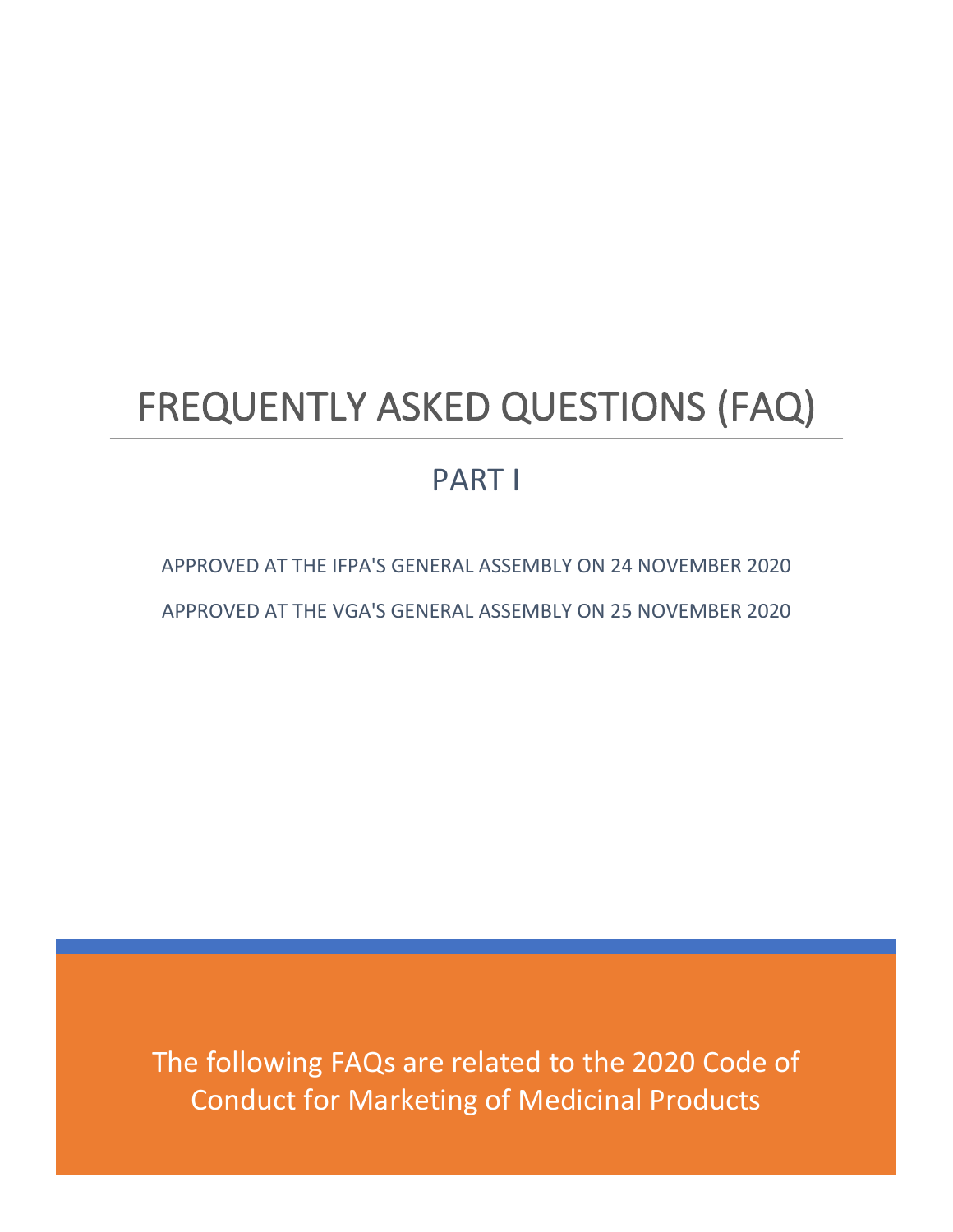# CHAPTER 2 INTERACTIONS WITH HEALTHCARE PROFESSIONALS, HEALTHCARE ORGANISATIONS AND PATIENT ORGANISATIONS

# ARTICLE 10. EVENTS AND HOSPITALITY

**QUESTION 1:** Is the provision of catering for healthcare professionals allowed during remote Events?

**ANSWER:** This issue is defined in the procedure for the provision of catering services during remote Events.

### **PROCEDURE FOR THE PROVISION OF CATERING SERVICES DURING REMOTE EVENTS**

### **DEFINITIONS**

- **Remote Company Event** means an event organised by the Company (not a third party, such as HCO, university or scientific professional organisation) during which one or more participants (i) are in the Location other than the speaker, and (ii) attend the event via a remote access platform.
- **Remote Third-Party Event** means an event remotely held by a third party, not the Company. Where the Company organises a remote Event through a third party, such event is regarded as a Remote Company Event. Companies are prohibited from providing catering to Remote Third-Party Events.

## **EXAMPLES/TYPES OF REMOTE COMPANY EVENTS**

- **Individual remote**: all participants access the Event remotely, and the Company organises the Event so that all participants are enabled to connect individually from different Locations via a remote access platform. If any of the participants decide, on their own initiative, to access the event from the same Location, such event will nevertheless be regarded as individual remote.
- **Hybrid**: some participants are in the same Location as the representative of the Company, while others connect individually from different Locations via a remote access platform.
- **Group remote**: a group of participants access the event via a remote access platform while being in the same room booked by the Company, such as a conference hall, while the speaker(s) and the representative of the Company stay in a different Location and attend the Event remotely.

# **REQUIREMENTS FOR A REMOTE ACCESS PLATFORM DURING REMOTE COMPANY EVENTS**

A remote access platform must be technically capable of documenting the name and access time of each participant attending the Event remotely.

### **CATERING REQUIREMENTS DURING REMOTE COMPANY EVENTS**

- $\downarrow$  Catering is prohibited during Remote Company Events.
- $\ddot{\phantom{1}}$  Hospitality during a Remote Company Event should be justified and strictly limited to the main purpose of the Event.
- $\downarrow$  Catering should be arranged only when the participation of healthcare professionals is reasonably expected throughout the duration of the Event.
- $\downarrow$  Catering during Remote Company Events is allowed only if the Company physically is in the Venue of the Event or virtually attends the Event.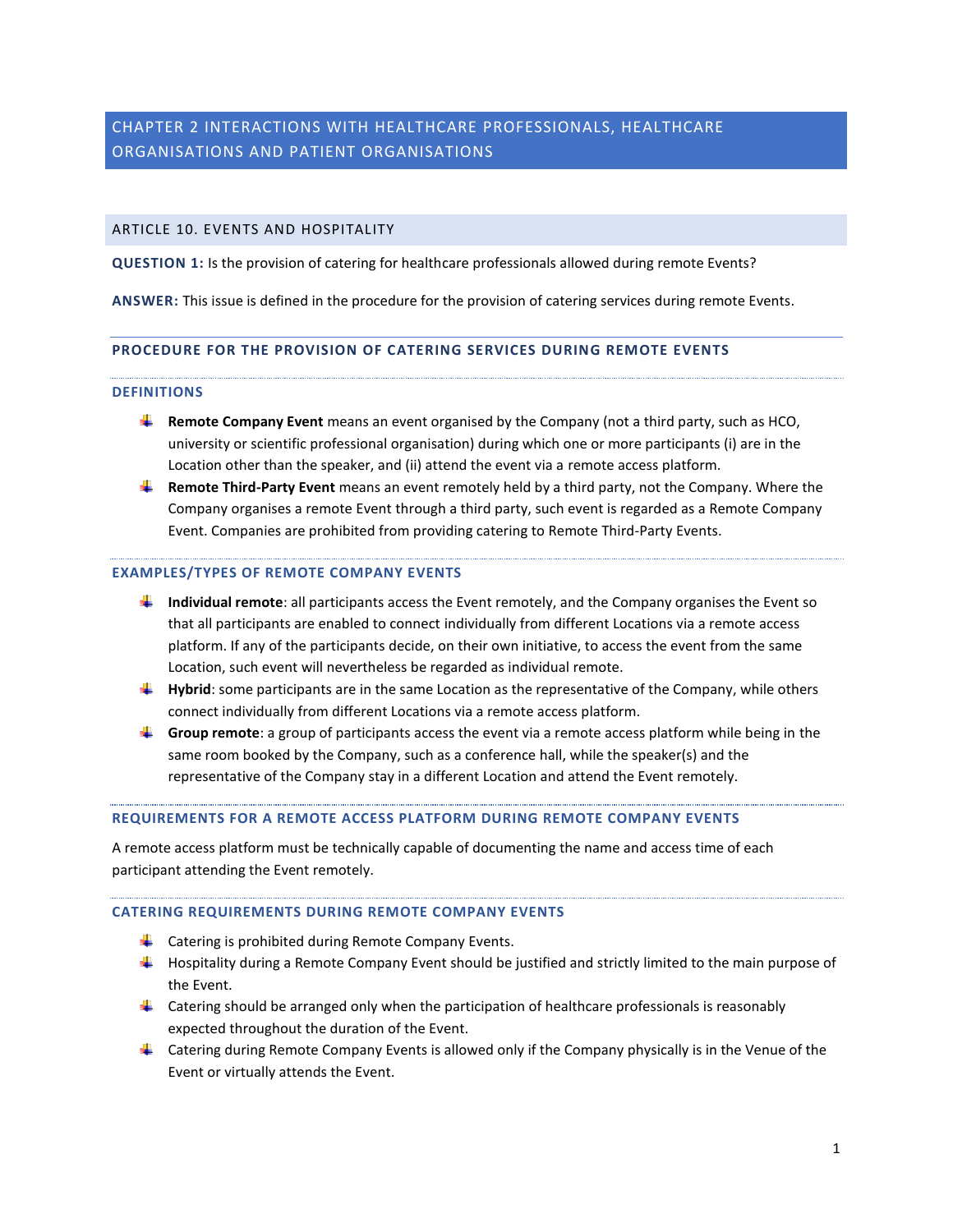- **L** During Group Remote Company Events catering may be provided, where at least three participants attend the Event at the same Location.
- $\downarrow$  The number of participants of a Remote Company Event must be known in advance: (i) participants are extended personal invitations specifying the agenda, time and Venue of the Event, and (ii) should confirm their attendance.
- $\ddot{\phantom{1}}$  The provision of catering must be confirmed by signatures of the participants in the participant list. The participant list should contain the title, date and time of the Event, as well as participant names, surnames and signatures. The participant list with signatures may also be transmitted to the Company electronically, e.g. in the form of a picture or scanned image.
- **L** Catering may only be organised in the planned Venue of the Event (e.g. doctor's office, hall), no home deliveries are allowed.
- $\downarrow$  Catering should only be ordered from catering suppliers to ensure quality and hygiene compliance. The Company should keep the order documentation, including details of the actual delivery place and time of meals.
- $\ddotplus$  Meals should only be delivered on the Event day before or during the Event.

# CHAPTER 5 DISCLOSURE OF TRANSFERS OF VALUE FROM COMPANIES

# ARTICLE 22. DISCLOSURE OF TRANSFERS OF VALUE TO HEALTHCARE PROFESSIONALS, HEALTHCARE ORGANISATIONS AND PATIENT ORGANISATIONS

**QUESTION 1:** The Company signs a support agreement with a HCO, which, inter alia, requires direct payment to an HCP in the name of the HCO. Since the Company signs the support agreement with the HCO, this amount will be reported to the State Tax Inspectorate, and if the specific HCP is known, according to the new transparency requirements, such HCP must be individually disclosed. Also, even if a direct agreement is not concluded with the HCP, but the HCP is identified in the application, it gives rise to the individual disclosure obligation. How should it be reported?

**ANSWER:** It should be reported to both the State Tax Inspectorate and the State Medicines Control Agency. The report form to be submitted to the State Tax Inspectorate includes a special asterix referring to possible overlapping.

**QUESTION 2:** How should the Company sign agreements with a third party organising an Event in the name of an HCO if the exact HCO is not known? In the absence of a tripartite agreement, the final beneficiary(s) is/are not clear. How should it be reported? Should reference be made only to the third party? Or, as an option, should the beneficiary be identified in bilateral agreements and eventually confirmed by the third party?

# **ANSWER:**

- $\ddot{\phantom{1}}$  The form of an agreement, whether bilateral or tripartite, is for the Company to decide.
- If an application for support of an Event arranged by an Event organiser does not indicate which HCO will take the role of a customer (i.e. which HCO will issue the certificate of participation), the Company should ask the Event organiser about it. The Company should not sign a support agreement or any other type of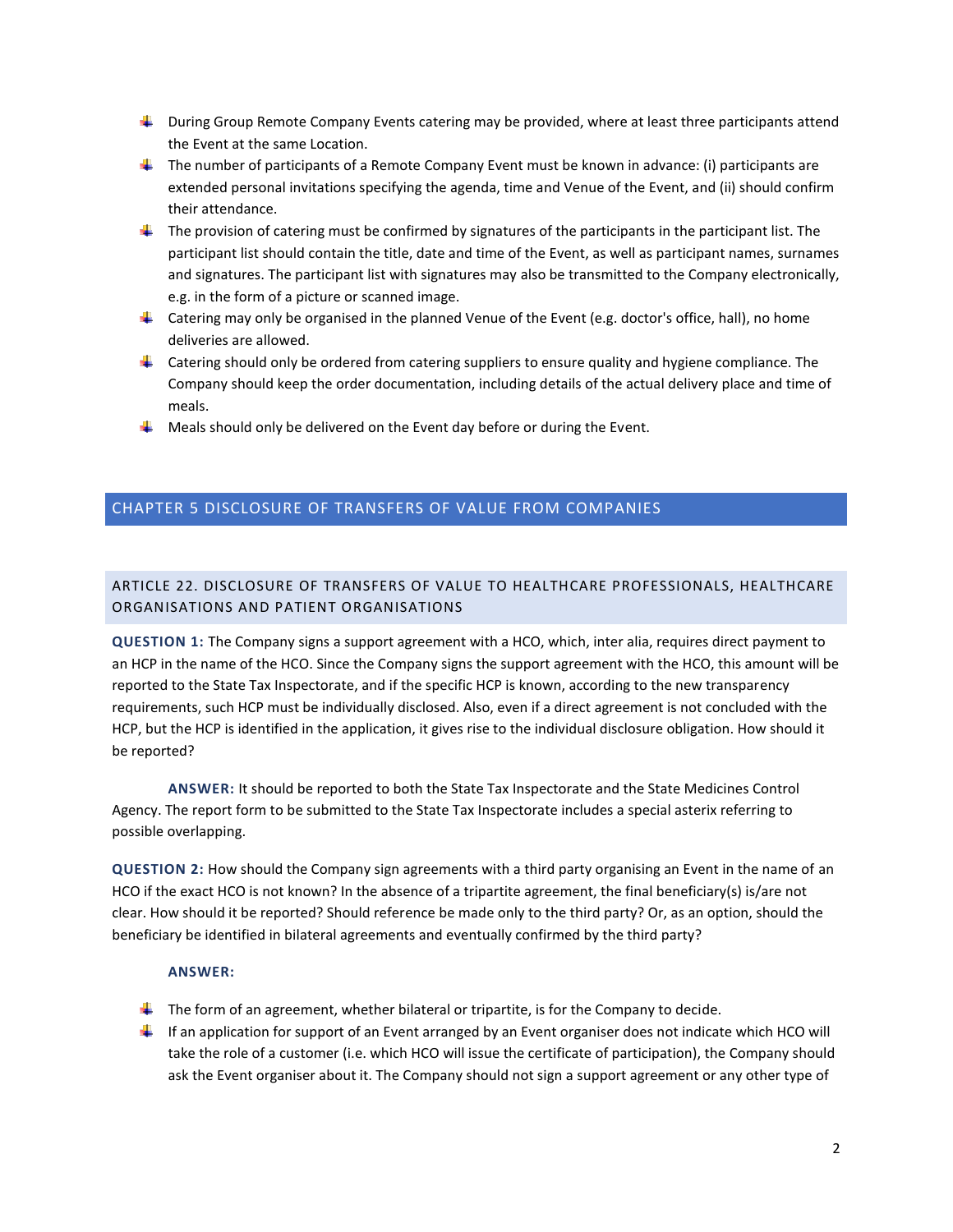agreement with the organiser arranging the Event in the name of the HCO without making any reference to the HCO concerned.

- In the case of a joint Event held in the name of a number of HCOs, the report should name all HCOs with the transfers of value proportionately distributed among them, as well as the Event organiser through which such value was transferred to the HCO.
- If an Event organiser arranges, in their own name (there is no other HCO supervising the Event), an Event for HCP which will result in the issue of certificates of continuous medical training acknowledged by the Ministry of Health, such Event organiser will play the role of an HCO.
- If an Event organiser arranges, in their own name (there is no other HCO supervising the Event), an Event for HCP without issuing certificates of continuous medical training acknowledged by the Ministry of Health, such Event will not be regarded as educational and scientific and should not be supported by the Company. If the Company provides support for such Event, it should be considered as a Promotional Event of the Company.

**QUESTION 3:** Should the sum of transfers of value be broken down, where the final beneficiary is the same HCO, but technical organisers are different?

|              |                          |                     | Monetary value of the transfers of   | Name of the third party, legal entity | Purpose of the transfers of value to |
|--------------|--------------------------|---------------------|--------------------------------------|---------------------------------------|--------------------------------------|
| No           | Name of the legal entity | Legal entity number | value to the legal entity during the | number (indicated when item 2 is      | the legal entity                     |
|              |                          |                     | year (EUR)                           | being filled in)                      |                                      |
|              |                          |                     | 5000                                 |                                       |                                      |
|              | HCO                      | 182935350           | 700                                  | Third Party Vendor 1 (123456), Third  |                                      |
|              |                          |                     |                                      | Party Vendor 2 (456321)               |                                      |
|              |                          |                     | 1000                                 |                                       |                                      |
| Total (EUR): |                          |                     | 13000                                |                                       |                                      |
|              |                          |                     |                                      |                                       |                                      |
|              |                          |                     |                                      |                                       |                                      |
|              |                          |                     |                                      |                                       |                                      |
|              |                          |                     | Monetary value of the transfers of   | Name of the third party, legal entity |                                      |
| No           | Name of the legal entity | Legal entity number | value to the legal entity during the | number (indicated when item 2 is      | Purpose of the transfers of value to |
|              |                          |                     | year (EUR)                           | being filled in)                      | the legal entity                     |
|              |                          |                     | 5000                                 |                                       |                                      |
|              | HCO                      | 182935350           |                                      | 4000 Third Party Vendor 1 (123456)    |                                      |
|              |                          |                     |                                      | 3000 Third Party Vendor 2 (456321)    |                                      |
|              |                          |                     | 1000                                 |                                       |                                      |
| Total (EUR): |                          |                     | 13000                                |                                       |                                      |
|              |                          |                     |                                      |                                       |                                      |

**ANSWER:** Yes, the sum of transfers of value should be broken down as illustrated in the table below.

**QUESTION 4:** If there are several payments via the same technical organiser and the final beneficiary is the same HCO, should the sum be given in the report as aggregate? For example, five payments of EUR 100 each made to technical organiser No 1, while the final beneficiary of all payments is the same HCO X.

### **ANSWER:** Yes.

**QUESTION 5:** Should the sum of transfers of value to a legal or natural person be disclosed as the sum of all transfers of value in the reported year by the purpose of the transfer of value?

**ANSWER:** It should be reported as shown in the table, i.e. broken down by individual category and summed up within each category, if value is transferred to the same HCP within the same category or to the same HCO through the same third person.

**QUESTION 6:** What is the sum format used in reports? E.g. 123,456.78

**ANSWER:** Companies should choose the format at their own discretion. No definition of the format is provided in the legislation.

**QUESTION 7:** Which amount should be given in the report – GROSS or NET?